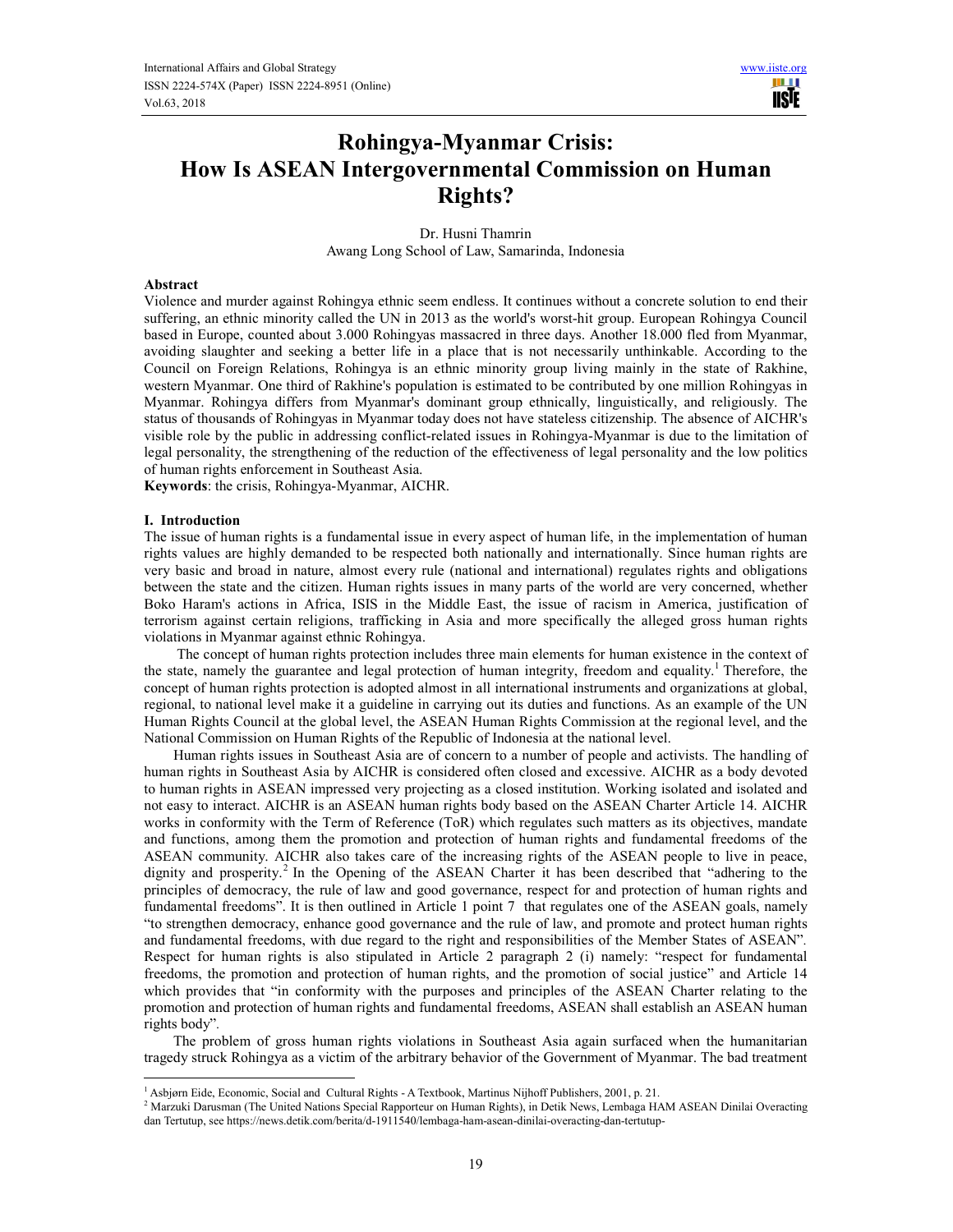of the Myanmar Government against the Rohingyas has been criticized for tens of times internationally, but Myanmar is unmoved and continues to abuse them without regard to criticism from other countries. The international world cheered as NLD Party leader Aung San Suu Kyi won historic elections<sup>1</sup> in Myanmar in November 2015, after his party won more than 80 per cent of seats in the lower house of the House of Representatives, and chaired the seats in the High Council and the Regional Council (states and territories of Hluttaws), elected Htin Kyaw replaces the general who has led Myanmar since the military junta handed over power to the semi-civilian government of Thein Shein, in 2011 and Aung San Suu Kyi can be said to be a shadow president. Unfortunately, bad treatment and discrimination persisted and were not much different before Htin Kyaw and Aung San Suu Kyi took the reins of the state in Myanmar.<sup>2</sup> At this point, in fact the Rohingyas have great hopes for Aung San Suu Kyi, they hope that Aung San Suu Kyi can change their fate by acknowledging all ethnic Rohingyas in Myanmar as citizens, because then the Rohingyas can feel the right basic rights as citizens, such as the right to education, access to health, the right to worship, the right to work in the formal sectors, the right to association, and the right to social security.

In the year 2012 ago, more than 300 homes burned in violence in Rakhine, a state in western Burma.<sup>3</sup> Meanwhile, after the reign of Myanmar's government turned, violence continued, Myanmar government media on Thursday, June 22, 2017, reported that officers seized many weapons, ammunition and gunpowder in militant camps located in the Mayu Mountains, a remote area on the northwest border, which became the center of the Rohingya Muslim minority. More than 70,000 Rohingyas have fled from the area near the Bangladesh border since October 2016, and some have even crossed into the territory of the neighboring country. Rohingya survivors reported that security forces had killed their babies, burned alive the villagers, and committed rape.<sup>4</sup> That fact illustrates how a humanitarian tragedy is taking place in the land of the military junta. A closed system of government<sup>5</sup> like North Korea is also incessantly assume that the ethnic Rohingya is illegal immigrants from India and Bangladesh, itupula that makes the Government of Myanmar does not recognize the ethnic Rohingya as a citizen.<sup>6</sup> Based on the exposure, then the issue to be discussed in this paper is how the conflict that occurred in Myanmar? and how is the role of the ASEAN Intergovernmental Commission on Human Rights on the ethnic Rohingyas who are victims of human rights violations?

### **II. Research Method**

The type of research used is the type of normative legal research, using a legal and conceptual approach.<sup>7</sup> Technique pengmpulan data is done through library research by studying and reviewing a number of national laws, textbooks, research papers, legal journals, legal dictionaries, then analyzed descriptively.

## **III. Results and Discussion**

### **Rohingya-Myanmar Conflict**

Myanmar is a country in Southeast Asia. The country of 680.000 km² has been ruled by the military government since the 1988 coup. Myanmar is a developing country and has a population of over 50 million. The capital of this country was previously located in Yangon before being transferred by the junta government to Naypyidaw on November 7, 2005. Pada In 1988, there was a big wave of protests against the junta's government. This wave of demonstrations ended in violent acts by soldiers against demonstrators. In elections in 1990 the prodemocracy party National League for Democracy (NLD) leader Aung San Suu Kyi won 82 percent of the vote but the election results are not recognized by the ruling military regime. The name change from "Burma" to "Myanmar" was carried out by the junta's government on June 18, 1989. The military junta changed Burma's name to Myanmar so that non-Burmese ethnic groups feel part of the country. However, this name change is not fully adopted by the international community. Some European countries such as Britain and Ireland do not recognize the legitimacy of the junta's military rule and continue to use "Burma" to refer to the country. However, the UN recognizes the right of a country to determine its country's name and recognizes the use of the name of Myanmar, as well as France and Germany. The junta government also moved the capital from Yangon

<sup>&</sup>lt;sup>1</sup> It is said to be historic because this election is the first free election in Myanmar after 25 years, where previously every election was held under military rule.

<sup>&</sup>lt;sup>2</sup> Kadarudin and Husni Thamrin, Rohingya dan Tantangan Negosiasi UNHCR Terhadap Negara-Negara Utama Pemberi Suaka, Suatu Kajian Hukum Pengungsi Internasional. Proceedings at the National Symposium of International Law Teachers Association (Asosiasi Pengajar Hukum Internasional/APHI), with the theme of International Law in Contemporary World Geopolitics: Perspectives and Experience of Indonesia, Bukittinggi on September 7-8, 2017, Faculty of Law, University of Andalas, p. 145.

<sup>3</sup> Kompas, Ratusan Rumah Dibakar di Rakhine, Myanmar, see http://lifestyle.kompas.com/read/2012/10/23/07425489/ratusan.rumah.dibakar.di.rakhine.myanmar

<sup>4</sup> Kompas, Myanmar Bunuh Tiga Terduga Militan Rohingya di Rakhine, see https://internasional.kompas.com/read/2017/06/22/12071301/myanmar.bunuh.tiga.terduga.militan.rohingya.di.rakhine

<sup>&</sup>lt;sup>5</sup> Compare with Atik Krustiyati, Kebijakan Penanganan Pengungsi di Indonesia: Kajian Dari Konvensi Pengungsi Tahun 1951 dan Protokol Tahun 1967, *UPH Law Review*, Volume XII No. 2, November 2012, p. 173

<sup>6</sup> Kadarudin and Husni Thamrin, *Loc.Cit.*

<sup>7</sup> Peter Mahmud Marzuki, 2005, Penelitian Hukum, Prenadamedia Group Jakarta, p. 35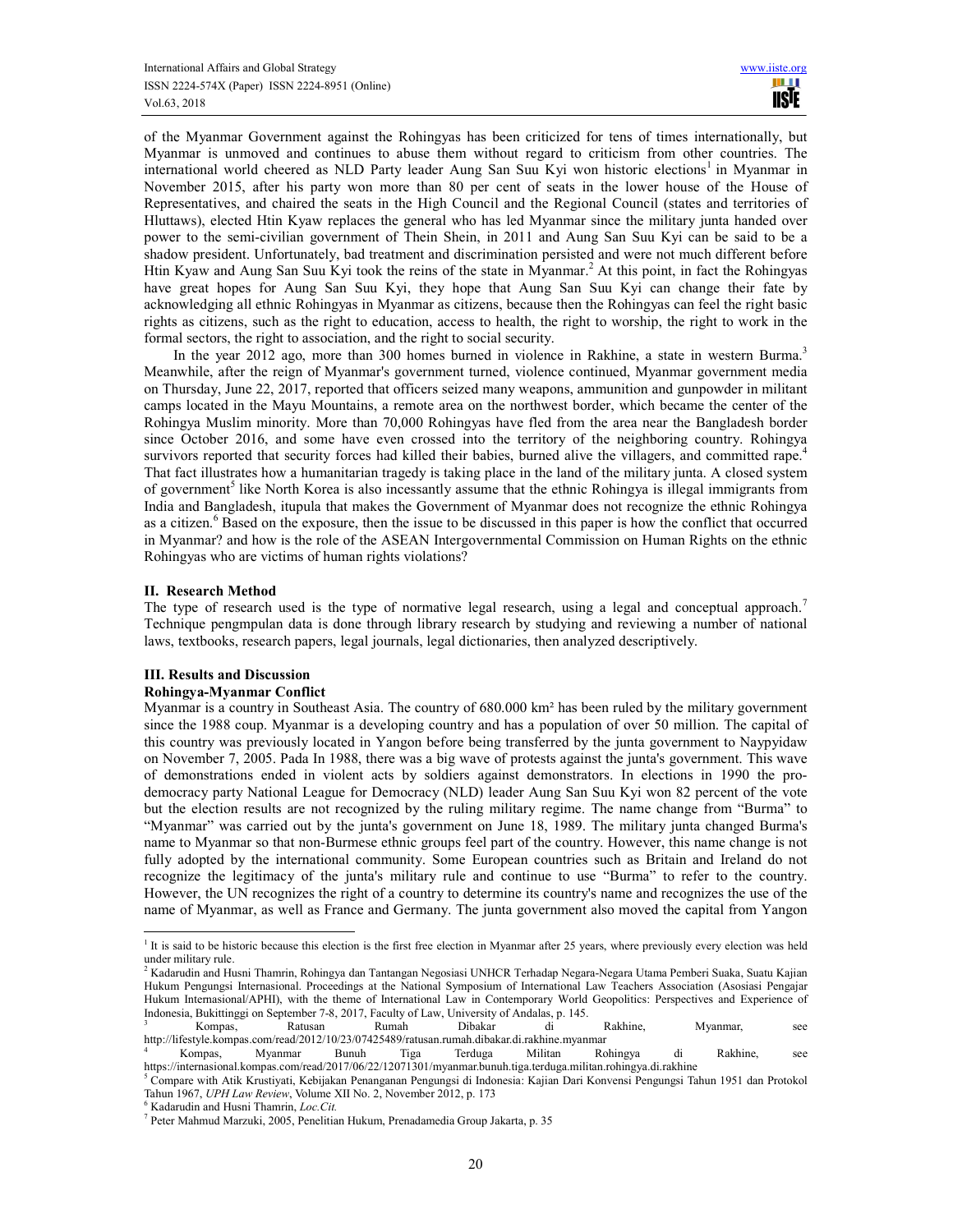to Naypyidaw.<sup>1</sup> The Myanmar Military Junta Government is an important part of official state policy making, the military junta also has a significant influence in determining the direction of diplomacy for Myanmar's partners. Especially when the military junta does not recognize ethnic Rohingya as a citizen, this is where the root of the problem began to emerge, and violations of human rights in Myanmar began and often happened.

International refugees are a separate issue for inter-state relations, as international refugees can occur in every country caused by conditions that make a person prefer to move from their home countries to other countries. The conditions in question are unsafe conditions for a person or group, if they remain in the territory of their country of origin, so for the sake of security and safety, the person or group chooses to move from the territory of the country of origin to the state territory which is safer for them.<sup>2</sup> Abdul Goni, one of the Rohingya ethnic people who fled to Bangladesh, told how the Government of Myanmar gradually starved his family. Myanmar troops stop Goni's livelihood as a seller of firewood. Then, the army also took the only cow he had. The cow was rented Goni to the farmers to plow the fields. Furthermore, his uncle was killed for trying to save his buffalo that the soldiers wanted to take. Since then, Goni began to see the bodies floating in the river. They are his friends who were murdered for illegal fishing.<sup>3</sup> He knew his family would also die if they did not leave the village. The burlap is also forced to feed his family with banana tree trunks. Goni said that he felt very sorry for not feeding them enough, they (the Myanmar army) told us' This is not your land. We will make you starve'. According to Goni, there are 500 families living near his house, but only 150 people managed to escape to Bangladesh. Many want to leave, but do not have enough money or are too old.<sup>4</sup> Rohingya's ethnic suffering then attracted international attention and reaction, many opposed to Aung San Suu Kyi's silent action, many pouting that Aung San Suu Kyi is a Nobel peace laureate. But it has no influence, even violence for violence continues in the Rakhine region where the Rohingyas live.

Any form of gross violation of human rights, whether crimes against humanity, genocide or other crimes, which makes the embryo of refugees.<sup>5</sup> Reports on the number of famine that hit the Rohingyas can not be independently confirmed because the Burmese government does not allow journalists into Rakhine state. Amnesty International has also warned of an increasing number of hungry Rohingya. The doctor who handles Rohingya ethnic in refugee, Ismail Mehr, said they have been starving since arriving at a camp in Bangladesh, especially children and women. Ismail Mehr explains that "we see children and adults deficient in vitamins. We examined many people with malnutrition, living skin and bones". Government restrictions on access to Rakhine are believed to make many people live without food. The Yangon-based Red Cross International Committee says there is already food aid to more than 180,000 people to Rakhine. The World Food Program (WFP) also said it had been given access in December 2017 and January 2018 to the Rohingya ethnic residence location, the first since August 2017. Rakhine's massacre, rape and destruction of the village forced nearly 700,000 Rohingyas to flee to Bangladesh. The military claimed the operation was retaliation for the Rohingya militant attack on August 25, 2017.<sup>6</sup> In fact, the state is the main party in an effort to recognize, regulate, respect, promote and protect human rights in all the joints of state administration.<sup>7</sup> The state also has responsibility for any incident that affects its citizens, even more so when the conflict in the country causes the flow of asylum seekers resulting from human rights violations, causing other countries to be affected by the conflict.

UN investigators say there has been an increase in violence against humanity in Rakhine by unpredictable Burmese officials, which of course is denied by the local government. Myanmar rejected the accusations and said that the army was conducting a legal cleansing operation to crush the gang of Rohingya rebellion. But strangely the Burmese government also rejected a UN fact-finding investigation team intending to visit conflict areas in Rakhine state.<sup>8</sup> Rohingya's violence and murder are endless. It continues without a concrete solution to end their suffering, an ethnic minority called the UN in 2013 as the world's worst-hit group. European Rohingya Council (ERC) based in Europe, on Wednesday (30/8), counted about 3.000 Rohingyas massacred in three days. Another 18,000 fled from Myanmar, avoiding slaughter and seeking a better life in a place that is not necessarily unthinkable. According to the Council on Foreign Relations, Rohingya is an ethnic minority group living mainly in the state of Rakhine, western Myanmar. One third of Rakhine's population is estimated to be contributed by one million Rohingyas in Myanmar. Rohingya differs from Myanmar's dominant group ethnically, linguistically, and religiously. The status of thousands of Rohingyas in Myanmar today has no statelessness or citizenship. The

<sup>&</sup>lt;sup>1</sup> Profile of Myanmar, see https://id.wikipedia.org/wiki/Myanmar

<sup>2</sup> Kadarudin, Hubungan Indonesia dengan Prinsip Non-Refoulement dalam Perspektif Hukum Internasional, *Jurnal "Amanna Gappa"*, Volume 20 Nomor 2 Juny 2012, p. 138; see also Kadarudin, Keterkaitan Antara Stateless Persons, Pencari Suaka dan Pengungsi, *Jurnal Pengembangan Ilmu Hukum "Gratia"*, Volume VIII Nomor 1 April 2012, p. 105 3 The Associated Press Report, 8 Februari 2018

<sup>4</sup> Kompas, Pemerintah Myanmar Diduga Membiarkan Warga Rohingya Kelaparan, Kompas Online, February 8, 2018

<sup>5</sup> Kadarudin, Penanganan Pemerintah Indonesia Terhadap Pengungsi Rohingya Menurut Konvensi 1951. *Jurnal Hukum Internasional "Jurisdictionary",* Volume VI Nomor 1. Juny 2010, p. 114

<sup>6</sup> Kompas, Pemerintah Myanmar Diduga Membiarkan Warga Rohingya Kelaparan, *Loc.Cit.*

<sup>&</sup>lt;sup>7</sup> M. Santos Pais, A Human Rights Conceptual Framework for Children's Rights, UNICEF Innovative Essay.

<sup>8</sup> Atik Krustiyati, *Loc.Cit.*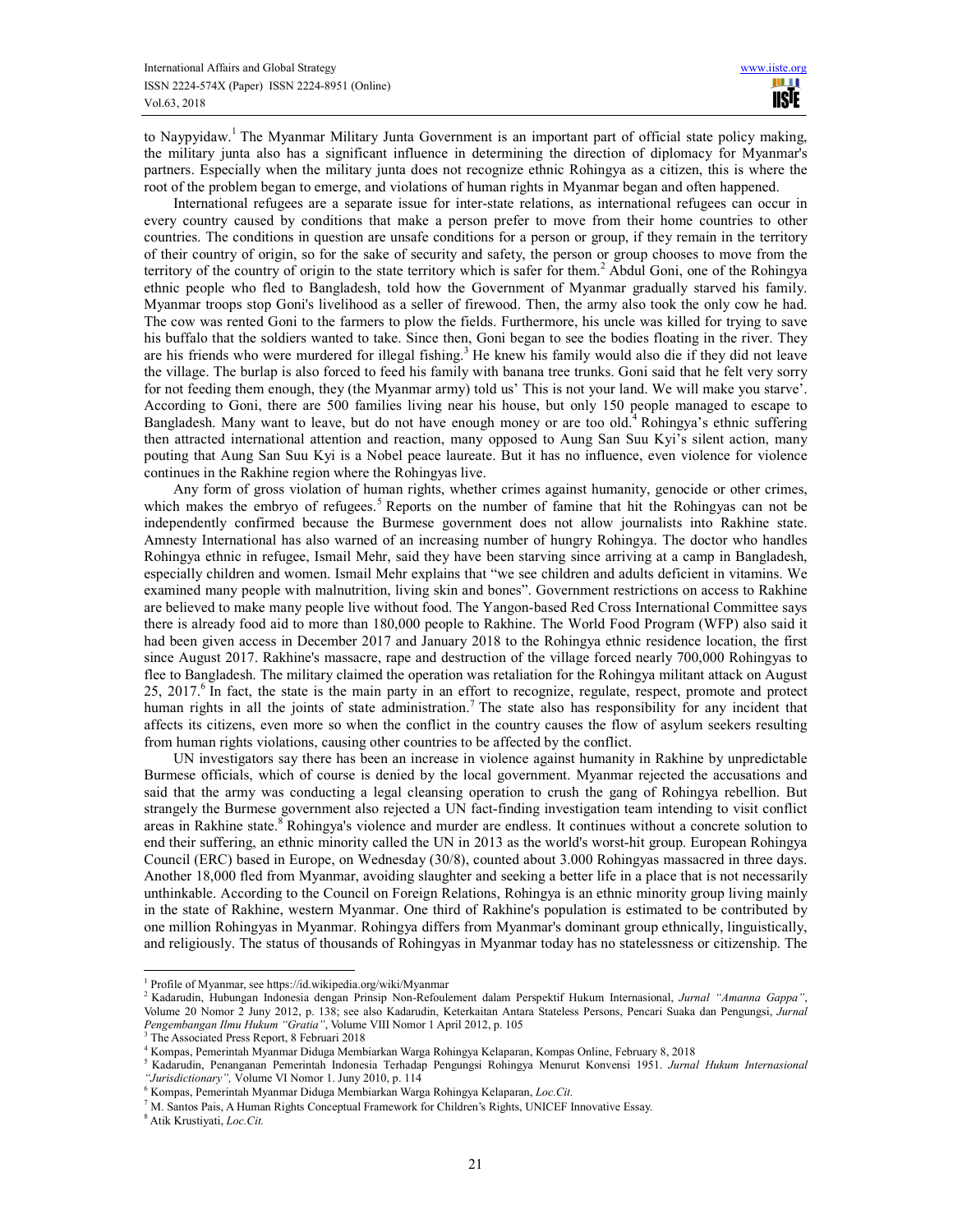Government of Myanmar refused to grant citizenship of Rohingyas, and consequently most Rohingyas had no legal documentation.<sup>1</sup>

The Wall Street Journal noted, the Rohingya people are from South Asia. In the 8th century, they lived in an independent kingdom in Arakan, now known as the Rakhine state of Myanmar. Then in the 9<sup>th</sup> century until the 14<sup>th</sup> century, the Rohingyas established relationships with Arab traders. The relationship exists between Arakan and Bengal. It is probably from this connection that the Rohingyas embraced Islam. When the King of Burma conquered Arakan in 1784, hundreds of thousands of Rohingyas were forced to flee to Bengal, now part of India and Bangladesh. Since Britain took control of India, in 1824 Burma also subdued Britain and became one of India's provinces. Many Rohingyas residing in Bengal territory were later transferred to Burma to be employed to build infrastructure. In the waves of World War II, in 1942 the Japanese attacked Burma to overthrow British rule from the region. Burmese residents are then divided. People of the Rohingya ethnicity are mobilized to help England, while the Arakan ethnic is on the Japanese side. Japan's defeat in 1945 in World War loaded Burma with the release of Britain, with the help of Burmese nationalists and ethnic Rohingyas, from the Japanese occupation. But after the victory, the British promise to give autonomy in Arakan was not kept. Until finally in 1948, when Burma was newly independent, tensions broke out between the Burmese government and the Rohingyas. Many Rohingyas want the Arakan region to join the predominantly Muslim Pakistan. The Burmese government certainly disagrees and excludes ethnic Rohingyas, including depriving them of civil service. Since independence in 1948, the Burmese government has rejected Rohingya's historical claims and refused to recognize the group as one of 135 ethnic groups in the country. Rohingya is largely identified as illegal immigrants from Bengali, despite the fact that many Rohingyas have lived in Myanmar for generations for centuries. Two years later, there was an armed rebellion by a number of Rohingyas against the government. Nothing significant from the rebellion. But when the socialist party led by General Ne Win seized power, the Rohingyas faced harsher treatment.<sup>2</sup>

Both the Myanmar government and Buddhist groups that dominate Rakhine, known as the Rakhine ethnic, have rejected the use of the "Rohingya" label for the minority. A term of self-identification that emerged in the 1950s. Experts say that the title becomes a collective political identity. Although the etymological root of the word is debated, the most widely accepted origin is that "Rohang" is a derivative of the word "Arakan" in the Rohingya dialect. While "ga" or "gya" means "from". According to Arakan Project Director Chris Lewa, a Thailand-based advocacy group, identifying themselves as Rohingyas, the ethnic Muslim group affirms its relationship to the land that was once under the control of the Arakan Kingdom. Governments in predominantly Buddhist states have routinely persecuted and displaced Rohingyas by force, altering the ethnic profile of the Arakan state. In 1977, the junta government began Operation Nagamin or Dragon King, which aims to filter out the foreigners. More than 200.000 Rohingyas flee abroad, one of them Bangladesh, for the murder, rape, and arson horrors of the Burmese military. The new immigration law of 1982 redefined the people who migrated during British rule as illegal immigrants. The government applies this to all Rohingyas. Seven years later the junta's government changed Burma's name to Myanmar. The military repeated its anti-Rohingya campaign in 1991 with a wave of attacks that forced more than 250.000 Rohingyas to flee to Bangladesh. But in Bangladesh their presence was undesirable. The reason, the Bangladesh government has received so many Rohingya people who fled. Bangladeshi residents often harbor sentiments against Rohingyas for fear of their livelihood opportunities being occupied by the refugees. Many of the Rohingyas were eventually forced to return to Myanmar to the northern state of Arakan, where the government attempted to focus the Rohingya away from the Arakan dominated states. Their basic rights remain rejected, replaced by strict rules.<sup>3</sup>

Violence against them continues. In 2001, Arakan's group attacked Rohingya in Sittwe, destroying mosques and schools. In the Human Rights Watch (HRW) report, the core of the persecution of Rohingyas was the Citizenship Act issued in 1982, effectively denying Myanmar citizenship to Rohingyas on an ethnic basis. The law does not regard Rohingya as one of the eight recognized "national races" (along with Burman, Arakan, Karen, and other ethnic groups), who will grant them the right of citizenship. Persons of the Rohingyas must provide "convincing evidence" that their ancestors had settled in Myanmar before independence in 1948. A difficult task if not impossible for most Rohingyas. Although the government and the wider community call them illegal Bengali immigrants, in fact many ethnic Rohingyas have settled in the country since birth. The Government of Myanmar has used this stateless status to deprive the various accesses of human rights of the Rohingyas. Rohingya faces restrictions on freedom of movement, education, marriage, and employment rights. Also citizens under international law. Other human rights violations have accompanied the persecution of Rohingyas for years. Including arbitrary detention, forced labor, rape, torture, forced transfer, and other offenses. Discrimination and human rights violations are thus systemic and institutionalized. Violence occurred in 2012,

<sup>1</sup> Kumparan 31 August 31, 2017, Jalan Panjang Penderitaan Rohingya*,* see https://kumparan.com/@kumparannews/jalan-panjangpenderitaan-rohingya 2 *Ibid*.

<sup>3</sup> *Ibid*.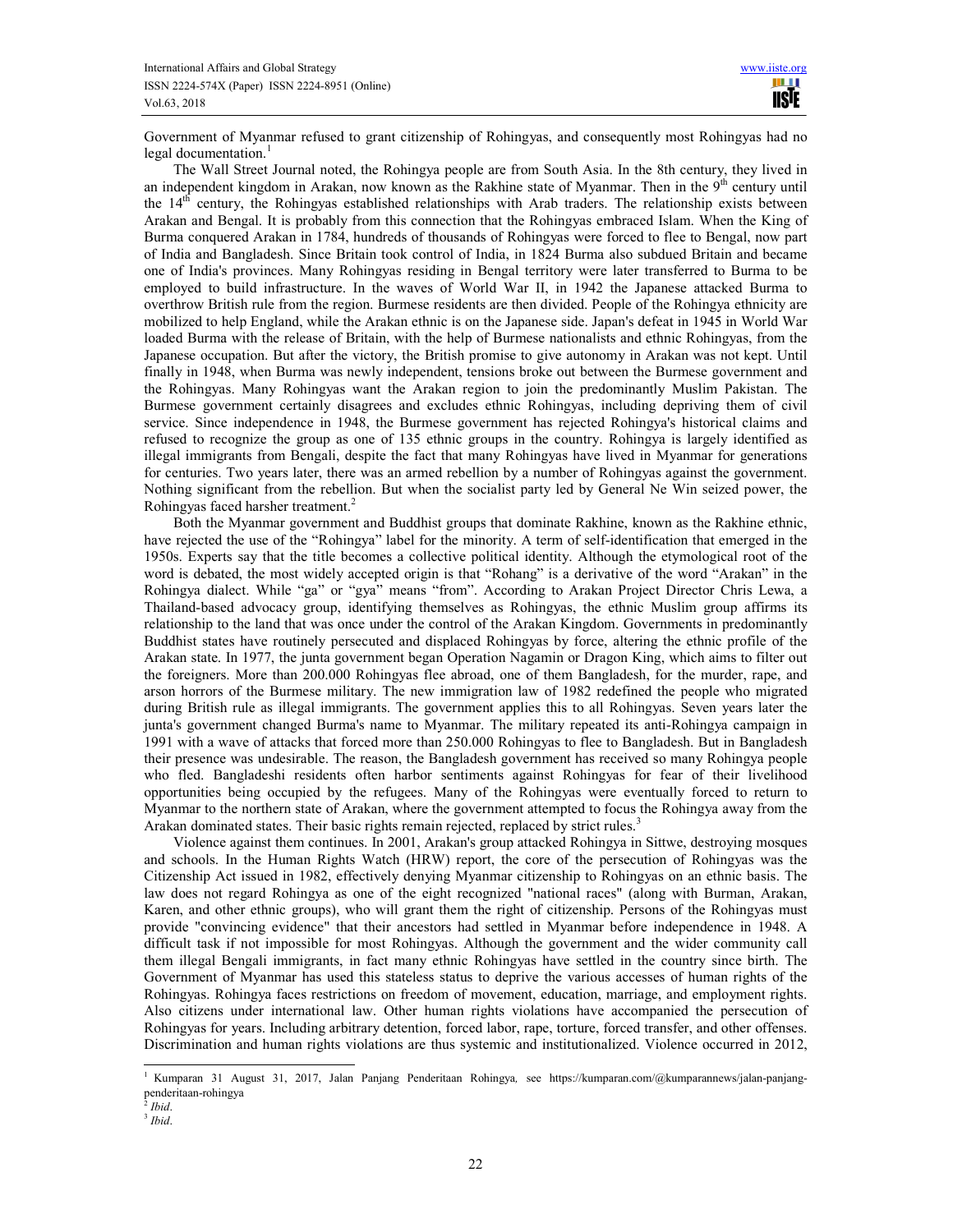when a group of Rohingyas were accused of raping and killing a Buddhist woman. The radical Buddhist group burned down the Rohingyas and killed more than 280 people, driving tens of thousands of others.<sup>1</sup>

Human Rights Watch (HRW) describes its anti-Rohingya violence as a crime against humanity committed as part of an ethnic cleansing campaign. Since 2012, Rohingya refugees have been forced to take shelter in slum refugee camps. More than 120.000 Rohingya-dominated Muslims remain in more than 40 detention camps. Many Rohingyas have turned to smugglers, opting to pay for transportation out of Myanmar to avoid persecution. According to the International Organization for Migration (IOM), more than 88,000 Rohingyas escaped extreme repression and poverty. They sailed the sea from the Bay of Bengal between January 2014 and May 2015. Earlier the Rohingyas had been registered as temporary residents with identification cards, known as "white cards", in which the Burmese regime began issuing many Muslims (from Rohingya and non- Rohingya) in the 1990s. A white card gives some limited rights but is not recognized as a proof of citizenship. Although the temporary card has no legal value, Chris Lewa says that the identity card is a minimum temporary admission to Rohingya in Myanmar. However, under pressure from Buddhist nationalists who protested the Rohingya right to vote in a constitutional referendum in 2015, President Thein Sein canceled the temporary identity card in February 2015 effectively lifting the rights of those newly eligible to vote. White card holders were allowed to vote in Myanmar's constitutional referendum 2008 and the 2010 elections.<sup>2</sup>

In the 2015 election, which is widely called free and fair by international observers, there is no Muslim parliamentary candidate. According to the International Crisis Group "Anti-Muslim sentiments across the state make it politically difficult for governments to take measures that are considered to support Muslim rights". A series of attacks on security posts along the Myanmar-Bangladesh border in October 2016 revived ethnic violence in Rakhine state. Local authorities and authorities blamed Rohingya militants for the attacks, which prompted the inclusion of military and police forces to support the hunting of responsible people and to tighten security. Dozens of people were killed in the attack, tens of thousands of people fled to various regions, and at least 65 thousand people crossed into Bangladesh between October 2016 and early January 2017. HRW released satellite images showing the destruction of hundreds of Rohingya homes in October and November 2016, the most deadly violence since 2012. The report in November 2016 indicated that military officers locked in access to prevent much-needed food and medical entry from international agencies to villages.<sup>3</sup> This has caused countries in Southeast Asia such as Malaysia, Thailand, Indonesia, Philippines and Singapore to be affected by Rohingya ethnic asylum seekers as a result of violations in their native region (Myanmar).

### **The Role of ASEAN Intergovernmental Commission on Human Rights in Addressing Rohingya-Myanmar Conflict**

The ASEAN Intergovernmental Commission on Human Rights (AICHR) is an organ of ASEAN established on 23 October 2009. Since its initiation, AICHR has received many negative responses from countries in Southeast Asia . Although at the beginning of its formation it was argued that the establishment of AICHR is a step forward from ASEAN to realize one of the objectives of strengthening democracy, improving good governance and rule of law, and promoting human rights and fundamental freedoms with due regard to the rights and obligations of countries who are members of ASEAN. But as AICHR avoids any conflicts that should have been resolved, this can be seen in the case of the Rohingya ethnic massacre by the Burmese state apparatus, AICHR seems silent and even its existence in the international question. Regional human rights issues that AICHR is supposed to solve but in fact the UN is more active than AICHR.

Since AICHR was founded in 2009, there has been no concrete vision that can bind all members to uphold human rights in their country. Indonesia's First Representative for AICHR, Rafendi Djamin, explained that Indonesia's efforts to encourage human rights enforcement in the region have always been hit on the main pillars of ASEAN. According to Rafendi "As is known, the ASEAN Charter stipulates that ASEAN has the main pillar, that is non-intervention and there must be consensus in every decision making so that the human rights body has only a narrow space to move". Based on that foundation, AICHR can not intervene if there are ASEAN members who commit human rights violations. One decision was difficult to achieve considering that for ratification one rule must reach consensus first. According to Rafendi "human rights is a sensitive issue for every country. When we started talking about human rights, we were thought to be offensive. Until now, there are still two ASEAN countries that are not comfortable with AICHR. Very few protection elements". Information about the situation in one country is very difficult to access so it is not easy to detect human rights violations in some ASEAN member countries. Although the ASEAN Declaration of Human Rights has been ratified in 2012, control and decision-making are still difficult. The reason, ASEAN has a pillar of consensus. In many human rights cases, Rafendi said, consensus is often unattainable. Nevertheless, human rights enforcement in Southeast Asia is not as easy as turning the palm of the hand. It takes a long time. According to Rafendi, a six-year term is not enough

l 1 *Ibid*.

<sup>2</sup> *Ibid*.

<sup>3</sup> *Ibid*.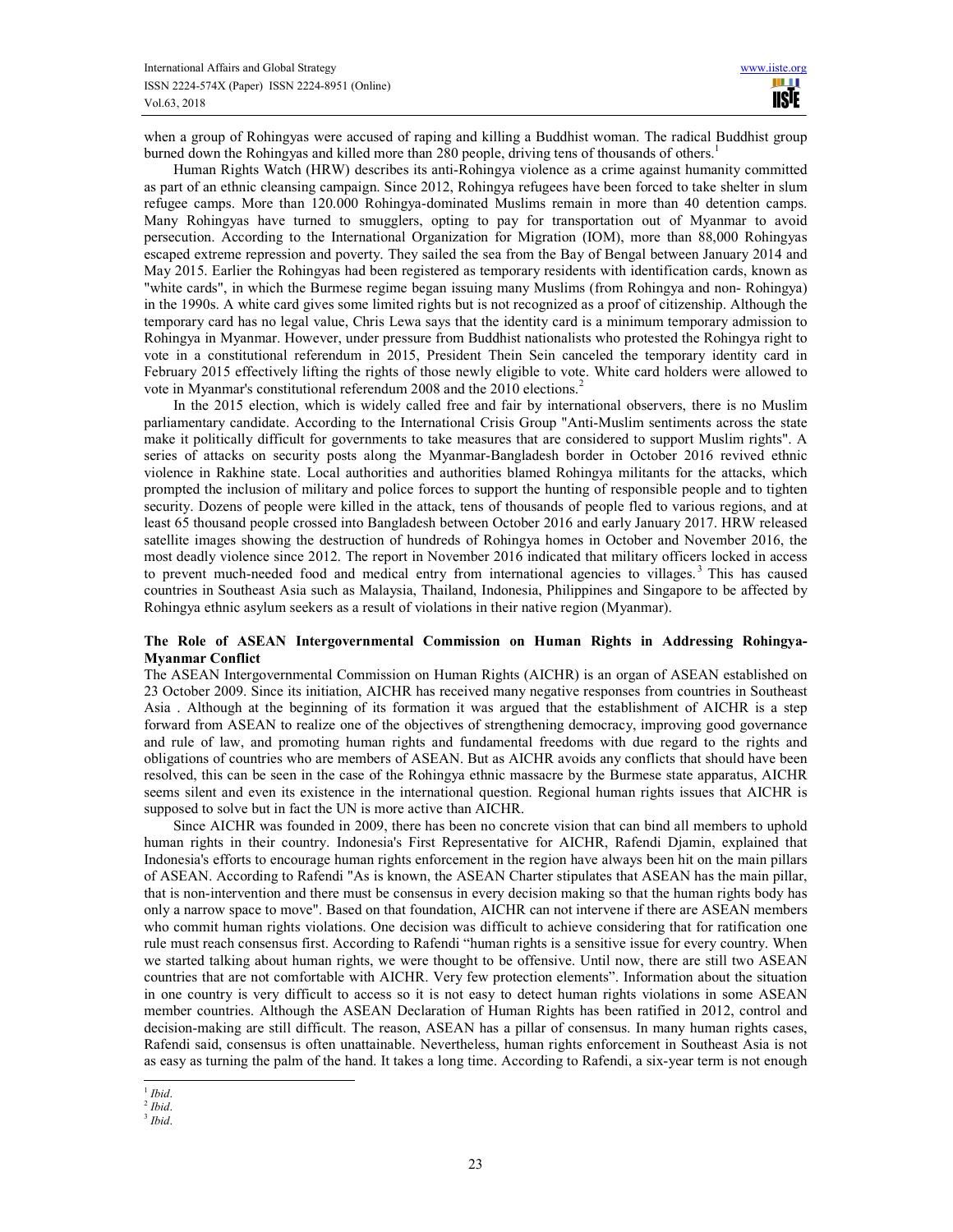to build AICHR integrity. $<sup>1</sup>$ </sup>

The most answer we can see in the writings of Heribertus Jaka Triyana,<sup>2</sup> which can at least explain the absence of AICHR's visible role by the public in addressing the conflicts that occurred in Rohingya-Myanmar, is none other than the limitation of legal personality, the strengthening of the reduction of the effectiveness of legal personality, and the low politics of enforcing protection Human Rights. These three trends are elaborated below:

*First*, the fundamental transformation undertaken by the ASEAN Charter is to provide legal personality to ASEAN and its organs of AICHR. Legal personality owned by AICHR is the legal authority to act guaranteed by international law. AICHR can move and make agreements on its behalf and may also prosecute and be prosecuted legally.<sup>3</sup> The ASEAN Human Rights Council is in charge of formulating efforts to promote and protect human rights in the region through education, monitoring, dissemination of international human rights standards and standards as mandated by the Universal Declaration of Human Rights, the Vienna Declaration and other human rights instruments.<sup>4</sup> AICHR's duties are similar to those of the UN's human rights commission, which has now been renamed the UN Human Rights Council. But so far the role of AICHR is still more in the form of promotion at the strategic level and not the protection of human rights protection at the operational and tactical level.<sup>5</sup> The promotion of human rights protection that has not yet reached the authority of human rights protection in the territory of a member country is a fundamental difference between the Sollen das and the Sein das owned by the ASEAN Human Rights Board when compared to the authority of other human rights bodies. This is what is called limitation and reduction of the legal personality it possesses in the context of its acting authority.<sup>6</sup> It does not have the authority to enforce human rights protection law in independent member countries but can only serve as an advisory body, coordination and consultation (low politics matters) in the protection of human rights in ASEAN itself and the authority does not reach the tactical level in the territory of ASEAN member countries in the form of advocacy and adjudication efforts.<sup>7</sup> These efforts have not been seen when the humanitarian crisis took place in Myanmar where the Rohingyas were victimized and the surrounding countries, especially Bangladesh, became the country most affected by this incident.

The legal consequence is that the legal authority will only be effective in running at the strategic level in the context of making or formulating the policy of human rights protection but the authority will not be effective in its implementation. Implementation of human rights protection will not arrive at the operational and tactical levels in the form of law enforcement efforts in the form of advocacy and adjudication in ASEAN member countries due to the application of Article 2 ASEAN Charter. This Article prohibits the interference of internal affairs of any ASEAN Member.<sup>8</sup> Compared with the provisions of the UN Charter, the provisions of nonintervention may be disrupted when Chapter VII of the UN Charter is used by the UN Security Council to take the necessary legal actions against gross violations of human rights falling into the category of threatening security and peace international activities taking place in the territory of UN member states.<sup>9</sup> If we observe the provisions of the ASEAN Charter especially Article 2, this provision does not provide for the interpretation of the possibility of exceptions to the application of this principle particularly in relation to the protection of human rights in ASEAN Member States. The assumption is that when gross human rights violations occur such as the occurrence of torture, crimes against humanity, forced labor and the destruction of the population on the basis of racial, religious, ethnic, gender and other differences, ASEAN Human Rights Council may not be able to take legal measures to prevent and / or perform certain legal actions as a result of the implementation of the provisions of this Article.<sup>10</sup> This is the legal consequence of the reduction and limitation of the legal personality provisions of the ASEAN Human Rights Board against human rights protection efforts in the member states by the ASEAN Human Rights Board so that Sollen and Sein will be very different in their future implementation.<sup>11</sup> Moreover, when tactical and technical efforts are needed to resolve the Rohingya ethnic humanitarian crisis, AICHR is only able to run at strategic level in the context of making or formulating human rights protection policy, it becomes meaningless.

<sup>&</sup>lt;sup>1</sup> Hanna Azarya Samosir, CNN Indonesia, Berdiri 6 Tahun, Komisi HAM ASEAN Belum Punya Visi Konkret, CNN January 26, 2016, see https://www.cnnindonesia.com/internasional/20160126195535-106-106892/berdiri-6-tahun-komisi-ham-asean-belum-punya-visi-konkret 2 Heribertus Jaka Triyana, Tinjauan Yuridis tentang Badan HAM ASEAN dalam Sistem Hukum Nasional Indonesia*, Mimbar Hukum*, Volume 23 Number 3, October 2011, p. 616-619

<sup>&</sup>lt;sup>3</sup> Malcolm N. Shaw, 1997, International Law, Cambridge University Press, New York, p. 175-179 in Heribertus Jaka Triyana

<sup>4</sup> Terms and References of the ASEAN Intergovernmental Commission on Human Rights, in Heribertus Jaka Triyana

<sup>&</sup>lt;sup>5</sup> Heppy Ratna, 2009, AICHR dan Penguatan Perlindungan HAM di ASEAN, see http://news.antara.co.id/berita/1256362459/aichr-danpenguatan-perlindungan-ham-di-asean

<sup>6</sup> Malcolm N. Shaw, *Op.Cit.*, p. 175-179, in Heribertus Jaka Triyana

<sup>7</sup> Kelsall, Michelle Staggs, 2009, The New ASEAN Intergovernmental Commission on Human Rights: Toothless Tiger or Tentative First Step?, East-West Center, p. 2, in Heribertus Jaka Triyana

<sup>8</sup> See ASEAN Charter

<sup>9</sup> Diane Orenlichter, Setlling Accounts: The Duty to Prosecute Human Rights Violations of a Prior Regime, *Yale Law Journal*, 1991, p. 2537- 2542, in Heribertus Jaka Triyana

<sup>&</sup>lt;sup>10</sup> Kelsall, Michelle Staggs, *Op.Cit.*, East-West Center, p. 3, in Heribertus Jaka Triyana

<sup>11</sup> Heribertus Jaka Triyana, *Loc.Cit.*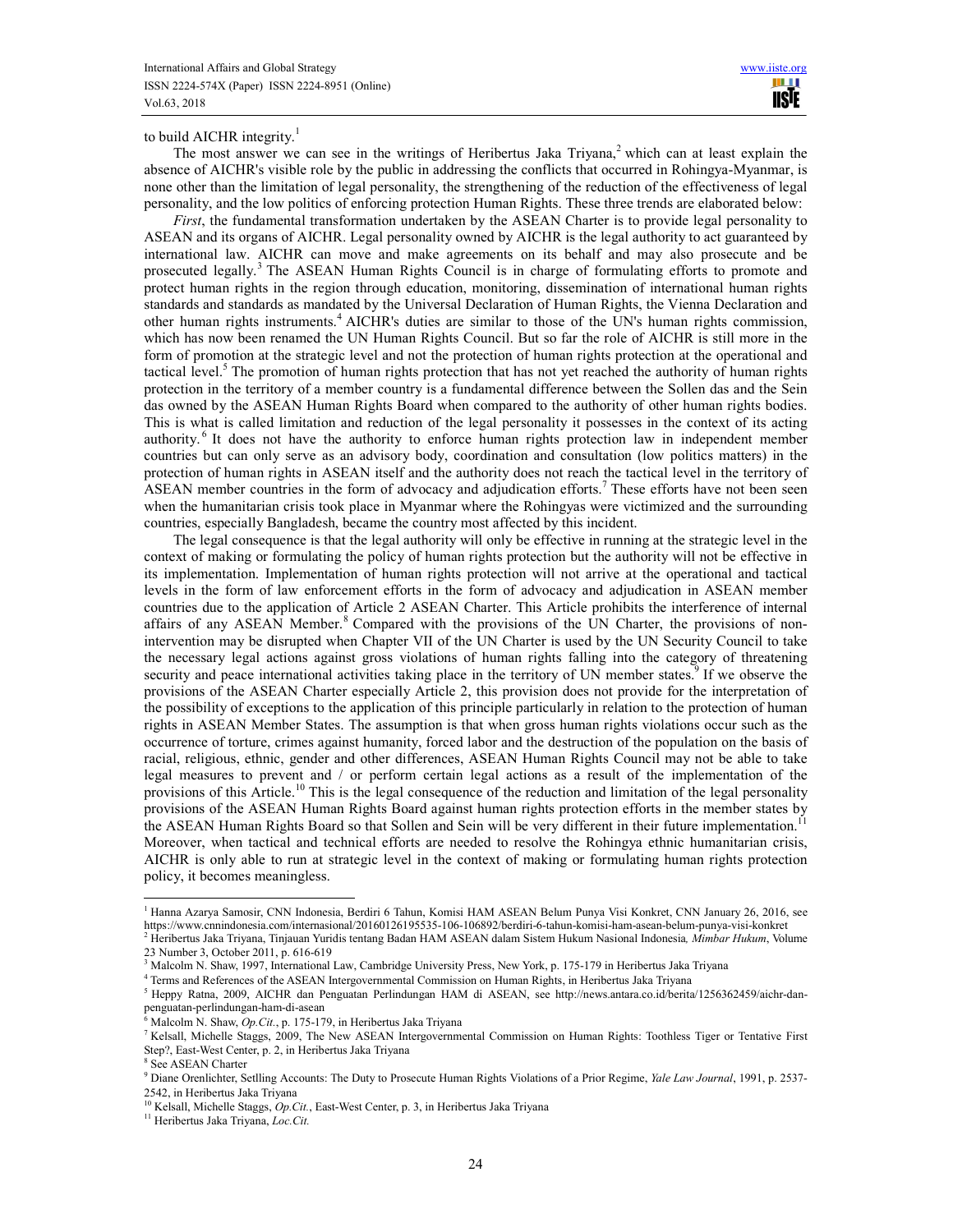*Secondly*, the motivation for the establishment of ASEAN is based on the desire to increase economic cooperation and increase prosperity for all members.<sup>1</sup> This motivation is based more on a need-based approach than a human rights fulfillment motivation that should be the basis of regional cooperation based on a human rights-based approach. The approach of regional cooperation that upholds human rights, democracy and good governance is not the main motivation in ASEAN regional cooperation. Thus, the authority to act in the protection of human rights by the ASEAN Human Rights Board has virtually no basic losos, sociological and legal grounds as a "common shared-governance values" because of the above.<sup>2</sup> The authority possessed by the ASEAN Human Rights Board may be placed only on the basis of secondary or even tertiary derivation of the increased motivation of development based on economic and welfare motivation.<sup>3</sup> This is what makes the low politics commitment to the authority to act in the protection of the law by the ASEAN Human Rights Body in the future. To address the imbalance between nomative provisions and their implementation, the ASEAN Human Rights Board should follow up the Terms of Reference in a dialogue guide and constructive engagement in terms of coordination, communication and supervision. Determining the agenda for human rights protection should be established and consolidated as a joint proposal for human rights protection at strategic, operational and tactical levels.<sup>4</sup> The progressive steps of ASEAN member countries to improve the system at AICHR is absolutely necessary, because if this is not done AICHR seems to be running on the spot, and its existence can only be regarded as a mere formality owned by ASEAN as a regional organization in Southeast Asia.

Advocacy in the form of dialogue formation and involvement of civil society in terms of coordination, communication and supervision can be done in the ASEAN Secretariat located in Jakarta. The elaboration of the agenda, recommendations and action plans for human rights protection, rules and procedures of decision-making by the ASEAN Human Rights Council which lead to the establishment of a framework of the protection of human rights in the forms of the ASEAN Human Rights Convention and the human rights instruments that contain norms and the mechanism needs to be immediately initiated.<sup>5</sup> The agenda on the protection of human rights in situations of internal armed confrontation and the promotion of the protection of children's rights under the 1989 Convention on the Rights of Child (CRC) ratified by all ASEAN member countries may be a unifying issue in the protection of human rights in ASEAN member states that can serve as "a shared-common governmental value" in the effort to protect human rights in the future by the ASEAN Human Rights Board.<sup>6</sup> Thus the rules and procedures of decision-making by AICHR need to be realized immediately.

The principle and commitment of ASEAN member countries in defending their citizens' human rights is questionable, if viewed on the principle of non-interverence it is clear that ASEAN leaders should ignore the actions of Myanmar to ethnic Rohingya. However, concerns arise when the enforcement and protection of human rights in Southeast Asia through AICHR is not effective as expected by the people, due to Article 2 paragraph (2) letter e and f of the ASEAN Charter. Because the terminology occurred contradiction and conflict between Non-Interverence Principle with the obligation to intervene from outsiders, such as NGOs and other Human rights Observer Institution. This is what causes AICHR to focus more on negotiation than to go directly to solve the problem.<sup>7</sup> This commitment is needed and very awaited realization due to see the political and security conditions in Southeast Asia potentially re-disturbed.

#### **IV. Conclusion**

 $\overline{a}$ 

Human rights issues in Southeast Asia are of concern to a number of people and activists. The handling of human rights in Southeast Asia by AICHR is considered often closed and excessive. AICHR as a body devoted to human rights in ASEAN impressed very projecting as a closed institution. Working isolated and isolated and not easy to interact. Violence and murder against Rohingya ethnic seem endless. It continues without a concrete solution to end their suffering, an ethnic minority called the UN in 2013 as the world's worst-hit group. European Rohingya Council based in Europe, counted about 3.000 Rohingyas massacred in three days. Another 18.000 fled from Myanmar, avoiding slaughter and seeking a better life in a place that is not necessarily unthinkable. According to the Council on Foreign Relations, Rohingya is an ethnic minority group living mainly in the state of Rakhine, western Myanmar. One third of Rakhine's population is estimated to be contributed by one million Rohingyas in Myanmar. Rohingya differs from Myanmar's dominant group ethnically, linguistically, and

<sup>&</sup>lt;sup>1</sup> Phillip J Eldridge, 2002, The Politics of Human Rights in Southeast Asia, Routladge, London, p. 32-33.

<sup>2</sup> Maria-Gabriela Manea*, Human Rights and the Inter Regional Dialogue Between Asia and Europe: ASEAN- EU Relations and the ASEM*, *The Pacificc Review*, Volume 21, Issue 3, 2008, p. 376, in Heribertus Jaka Triyana

<sup>&</sup>lt;sup>3</sup> Termsak Chalermpalanupap, Promoting and Protecting Human Rights in ASEAN, The Nations, December 18, 2008, p. 2-5, in Heribertus Jaka Triyana<br><sup>4</sup> Luningning G Camoying, Establishing an ASEAN Human Rights Mechanism: Development and Prospects, *Insights*, Issue No. 1, March

<sup>2005,</sup> p. 2-6, in Heribertus Jaka Triyana

<sup>&</sup>lt;sup>5</sup> See Terms of Refence of ASEAN Intergovernmental Commission on Human Rights.

<sup>6</sup> Heribertus Jaka Triyana, *Op.Cit.* 

<sup>7</sup> Ahmat Reza Fahlefi Pattihua, ASEAN Intergovernmental Commission on Human Rights/AICHR dalam Mengatasi HAM di Asia Tenggara, Proceedings the 6<sup>th</sup> University Research Colloqium 2017, Muhammadiyah Magelang Universitas, p. 523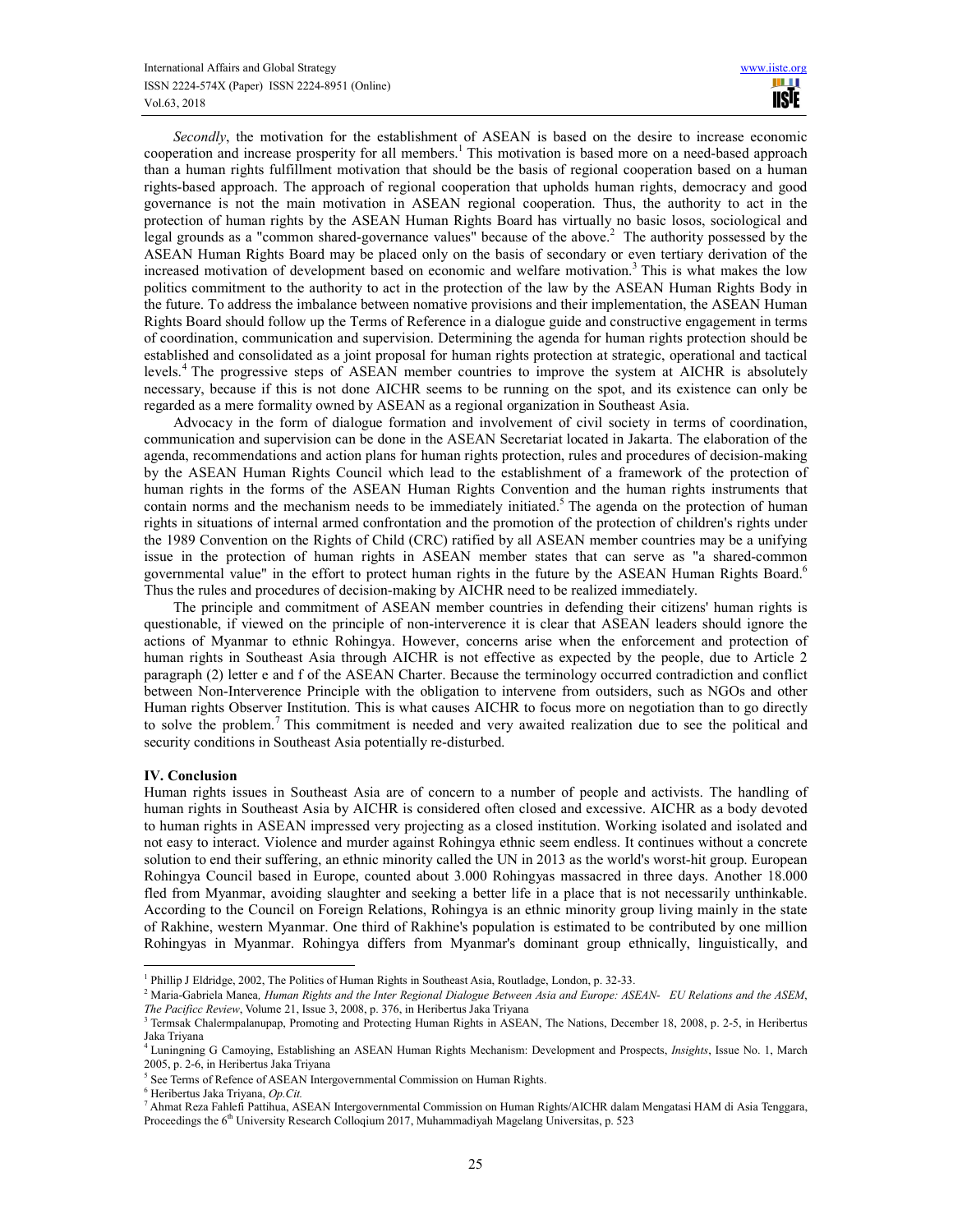religiously. The status of thousands of Rohingyas in Myanmar today does not have stateless citizenship. The absence of AICHR's visible role by the public in addressing conflict-related issues in Rohingya-Myanmar is due to the limitation of legal personality, the strengthening of the reduction of the effectiveness of legal personality and the low politics of human rights enforcement in Southeast Asia. The principle and commitment of ASEAN member countries in defending their citizens' human rights is questionable, if viewed on the principle of noninterverence it is clear that ASEAN leaders should ignore the actions of Myanmar to ethnic Rohingya. However, concerns arise when the enforcement and protection of human rights in Southeast Asia through AICHR is not effective as expected by the people, because of Article 2 paragraph (2) letter e and f of the ASEAN Charter.

### **References**

- Ahmat Reza Fahlefi Pattihua, ASEAN Intergovernmental Commission on Human Rights/AICHR dalam Mengatasi HAM di Asia Tenggara, Proceedings the  $6<sup>th</sup>$  University Research Colloqium 2017, Muhammadiyah Magelang Universitas.
- Asbjørn Eide, Economic, Social and Film and Rights A Textbook, Martinus Nijhoff Publishers, 2001.

ASEAN Charter.

- Atik Krustiyati, Kebijakan Penanganan Pengungsi di Indonesia: Kajian Dari Konvensi Pengungsi Tahun 1951 dan Protokol Tahun 1967*, UPH Law Review*, Volume XII No. 2, November 2012.
- Diane Orenlichter, Setlling Accounts: The Duty to Prosecute Human Rights Violations of a Prior Regime, *Yale Law Journal,* 1991.
- Heppy Ratna, 2009, AICHR dan Penguatan Perlindungan HAM di ASEAN, see http://news.antara.co.id/berita/1256362459/aichr-dan-penguatan-perlindungan-ham-di-asean
- Hanna Azarya Samosir, CNN Indonesia, Berdiri 6 Tahun, Komisi HAM ASEAN Belum Punya Visi Konkret, CNN January 26, 2016, see https://www.cnnindonesia.com/internasional/20160126195535-106- 106892/berdiri-6-tahun-komisi-ham-asean-belum-punya-visi-konkret
- Heribertus Jaka Triyana, Tinjauan Yuridis tentang Badan HAM ASEAN dalam Sistem Hukum Nasional Indonesia*, Mimbar Hukum*, Volume 23 Number 3, October 2011.
- Maria-Gabriela Manea, Human Rights and the Inter Regional Dialogue Between Asia and Europe: ASEAN-EU Relations and the ASEM, *The Pacific Review*, Volume 21, Issue 3, 2008.
- Marzuki Darusman (The United Nations Special Rapporteur on Human Rights), in Detik News, Lembaga HAM ASEAN Dinilai *Overacting* dan Tertutup. see https://news.detik.com/berita/d-1911540/lembaga-ham-aseandinilai-overacting-dan-tertutup-
- Kadarudin, Hubungan Indonesia dengan Prinsip Non-Refoulement dalam Perspektif Hukum Internasional, *Jurnal "Amanna Gappa",* Volume 20 Nomor 2 Juny 2012.
- Kadarudin, Keterkaitan Antara Stateless Persons, Pencari Suaka dan Pengungsi, *Jurnal Pengembangan Ilmu Hukum "Gratia"*, Volume VIII Nomor 1 April 2012.
- Kadarudin, Penanganan Pemerintah Indonesia Terhadap Pengungsi Rohingya Menurut Konvensi 1951. *Jurnal Hukum Internasional "Jurisdictionary",* Volume. VI Nomor 1. Juny 2010.
- Kadarudin and Husni Thamrin, Rohingya dan Tantangan Negosiasi UNHCR Terhadap Negara-Negara Utama Pemberi Suaka, Suatu Kajian Hukum Pengungsi Internasional. Proceedings at the National Symposium of International Law Teachers Association (Asosiasi Pengajar Hukum Internasional/APHI), with the theme of International Law in Contemporary World Geopolitics: Perspectives and Experience of Indonesia, Bukittinggi on September 7-8, 2017, Faculty of Law, University of Andalas.
- Kelsall, Michelle Staggs, 2009, The New ASEAN Intergovernmental Commission on Human Rights: Toothless Tiger or Tentative First Step?, East-West Center.
- Kompas, Ratusan Rumah Dibakar di Rakhine, Myanmar, see http://lifestyle.kompas.com/read/2012/10/23/07425489/ratusan.rumah.dibakar.di.rakhine.myanmar
- Kompas, Myanmar Bunuh Tiga Terduga Militan Rohingya di Rakhine, see https://internasional.kompas.com/read/2017/06/22/12071301/myanmar.bunuh.tiga.terduga.militan.rohingya. di.rakhine
- Kompas, Pemerintah Myanmar Diduga Membiarkan Warga Rohingya Kelaparan, Kompas Online, February 8, 2018
- Kumparan August 31, 2017, Jalan Panjang Penderitaan Rohingya*,* see https://kumparan.com/@kumparannews/jalan-panjang-penderitaan-rohingya
- Luningning G Camoying, Establishing an ASEAN Human Rights Mechanism: Development and Prospects, *Insights*, Issue No. 1, March 2005.
- M. Santos Pais, A Human Rights Conceptual Framework for Children's Rights, UNICEF Innovative Essay.
- Malcolm N. Shaw, 1997, International Law, Cambridge University Press, New York. Phillip J Eldridge, 2002, The Politics of Human Rights in Southeast Asia, Routladge, London.
- Profile of Myanmar, see https://id.wikipedia.org/wiki/Myanmar